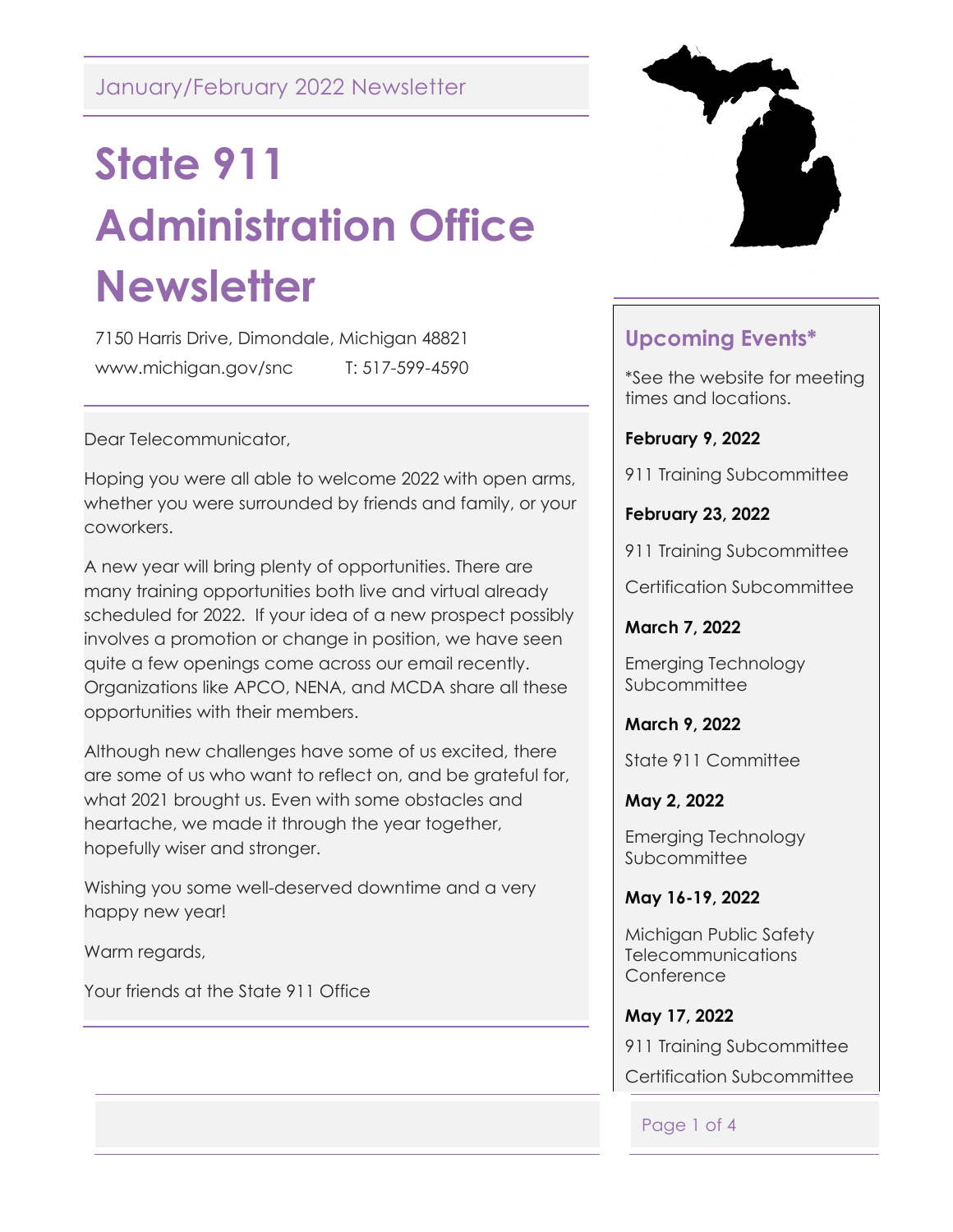### **Legislative Action**

Representative Calley introduced HB5026 in mid-June; this bill was signed by the Governor on December 15, 2021. THANK YOU to all who assisted with the education and reaching out to local legislators throughout this process. Your time and dedication have once again paid off for the 911 industry in Michigan.

Please continue to monitor the State 911 Office website at [www.michigan.gov/snc](http://www.michigan.gov/snc) for additional meeting dates, which will be added as this process moves forward. For more information on the 911 law, select this link [HB 5026 \(2021\).](http://www.legislature.mi.gov/documents/2021-2022/publicact/pdf/2021-PA-0126.pdf)

#### **911 Training**

The 2022 training fund application period is under way. If you have not started your 2022 application, please do so now and check your DTS-510 to ensure all the training is documented for SNC-approved training courses.

As a reminder, you are required to spend down 2019 and prior years distribution funds to qualify for 2022 training funds. If you have any 2017 and prior distribution year funds, please contact the State 911 Office for an invoice since funds will need to be returned.

If you have any questions or concerns regarding your training fund application, please email [SNCdispatchertraining@michigan.gov](mailto:SNCdispatchertraining@michigan.gov) for assistance.

Please check the SNC website for future meeting dates and locations as we are on the move and will be trying to visit different locations across the state.

#### **Certification**

The Certification Subcommittee has some openings with the resignations of Mr. Richard Feole, Mr. Ray Hasil, and Mr. Tracy Peter. We would like to take the time to thank each of them for their time and commitment to the 911 industry. Their many years of service and dedication in the field have proven to be very beneficial to the subcommittee. We thank them for sharing their knowledge with others along the way.

If you are interested in one of the vacant positions, please send a letter of interest and a copy of your updated resume to Ms. Lyndsay Stephens. We are looking for members who have expertise in 911 technology, as well as those who are knowledgeable in 911 operations, finances, and/or policy. Meetings are held in person, so it is important to understand member attendance will be expected for the meetings and other subcommittee functions.

We would like to recognize and thank Ms. Phyllis Fuller for accepting the position of the Chair and Mr. Dale Berry for taking on the position of Vice-Chair.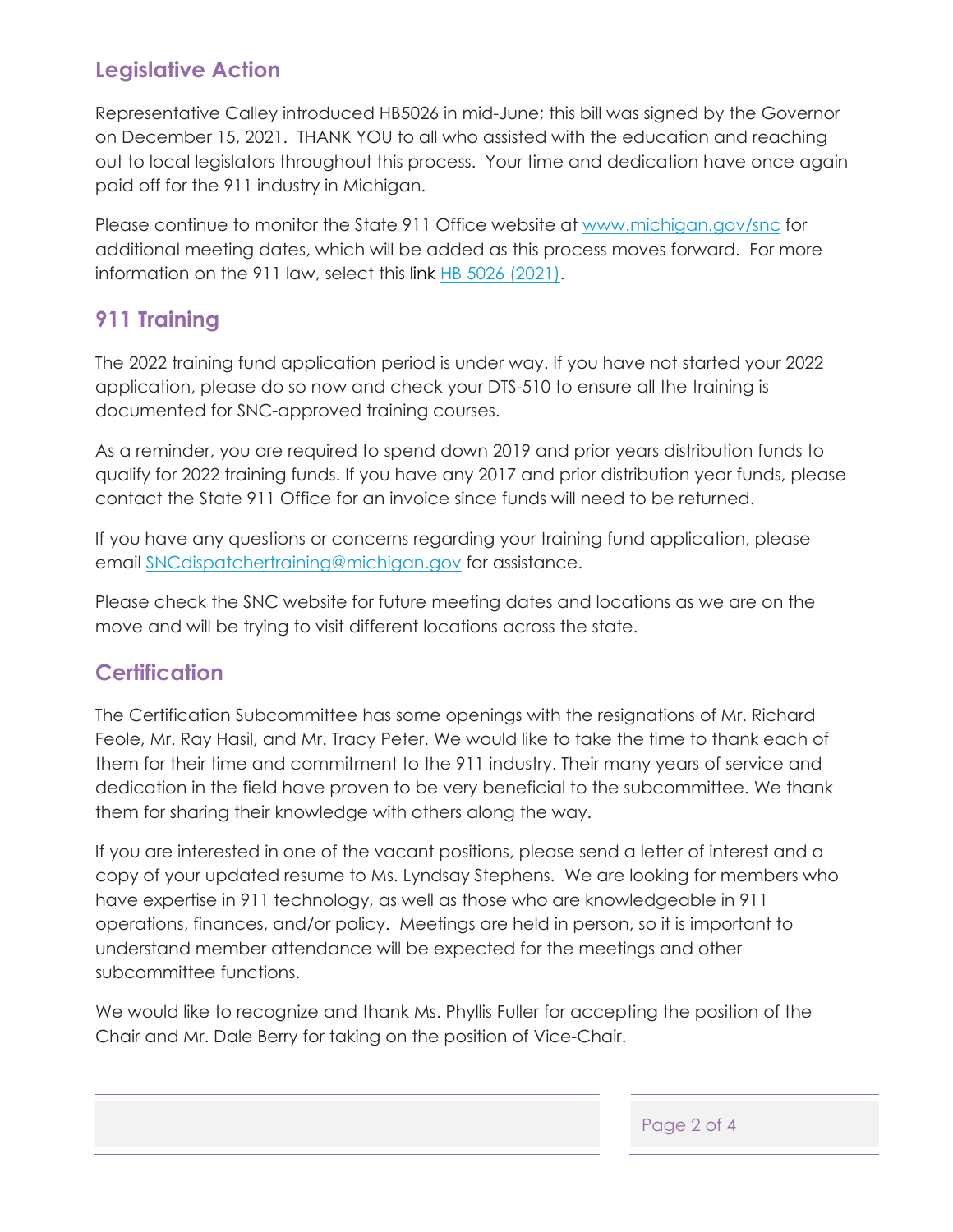Please check the SNC website for future meeting dates and locations as we are also on the move and will be trying to visit different locations across the state.

#### **Emerging Technology**

SAVE THE DATE! The 2022 Emerging Technology Forum will be held September 12-14, 2022, at the Delta Marriott in Muskegon. The Emerging Technology Subcommittee will be forming a workgroup to assist with the planning.

If you have any topics you believe would be beneficial, please email Ms. Cindy Homant or Ms. Stacie Hansel with the presenter's name and topic and they will make sure the workgroup has the information for the beginning stages of planning.

Please check the SNC website for future meeting dates and locations. Currently, the meetings are being held at the Michigan State Police Headquarters in Dimondale.

#### **911 Administrator**

IF CAULIFLOWER **CAN SOMEHOW** BECOME PIZZA... THEN YOU, MY **FRIEND, CAN ACCOMPLISH** ANYTHING.

I hope everyone is as excited to welcome a New Year as I am! It has been an incredible couple years not just for 911, but for everyone. 911 has shown more resilience and commitment than ever before. While the focus has been primarily Covid-based in the last two years, I am looking forward to a year when we can start anew talking about other interests, dreams, challenges, and tasks we want to achieve for ourselves personally, as well as for the 911 industry.

Having the 911 Act rewrite signed into law was an extraordinarily important accomplishment and positive way to wrap up 2021. I am going to use that momentum to work on other things I feel are

significant to my life, and ideas/issues we all feel are significant to 911. I encourage you to try and focus on moving forward, take a chance on something new and exciting, and transition your mind-set to positive thoughts. We can't control everything, but we can work on our own perspectives and attitudes as a great start!

#### **Technology Corner**

Message from Ms. April Heinze, NENA National

The FBI National Threat Operations Center (NTOC) answers national threat-tip lines via voice and text. They receive thousands of calls per day, and some of those are situations that should have been reported to 911 and need a local response. The NTOC needs help from PSAPs, specifically in



#### Page 3 of 4